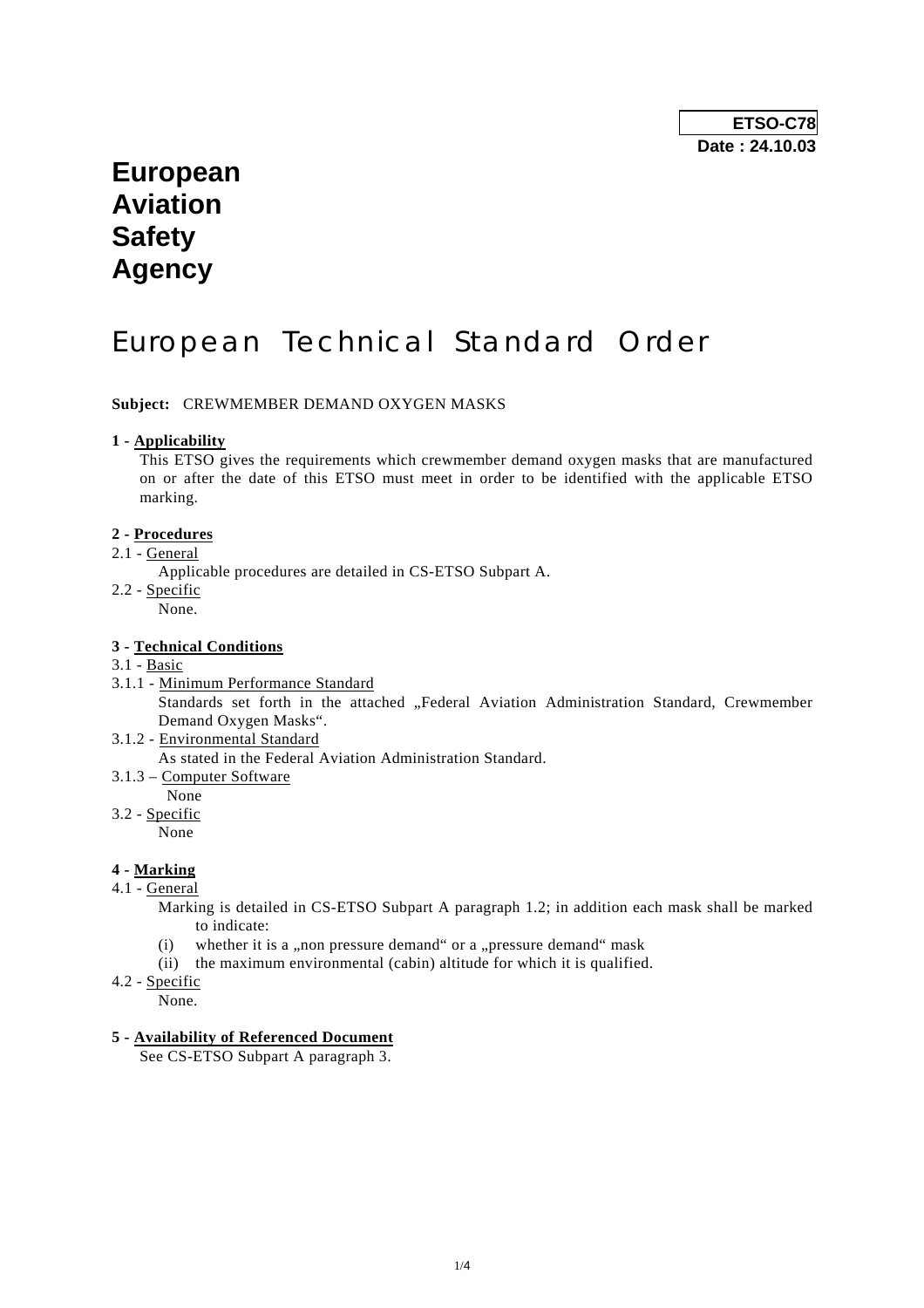## **FEDERAL AVIATION ADMINISTRATION STANDARD Crewmember Demand Oxygen Masks**

#### **1.0 Purpose.**

 This Standard contains minimum performance standards for the manufacture of demand type oxygen masks for use with non-pressure demand (straightdemand and diluter-demand) and pressure-demand oxygen systems.

#### **2.0 Design and Construction of Mask.**

 To be eligible for approval under a Technical Standard Order authorization, the oxygen mask must possess the following design and construction characteristics.

 2.1 Masks designed for use with a remotely located oxygen flow regulator must include a flexible oxygen supply tube fixed or detachable at the mask or at the regulator or at both. Oxygen supply tubes used in conjunction with mask-mounted oxygen flow regulators are not subject to this paragraph.

 2.2 The mask must be designed for respiration through the nose and mouth (oronasal). The mask may also include integral goggles designed to protect the eyes from smoke and harmful gases (fullface).

 2.3 The mask must be constructed of materials that –

(a) do not contaminate air or oxygen:

 (b) are not adversely affected by continuous contact with oxygen; and

(c) are at least flame resistant.

 2.4 The mask must be designed to prevent the accumulation of hazardous quantities of expiratory gases within the facepiece chamber.

 2.5 The mask must be designed to prevent the formation of accumulation of frost which would interfere with the function of the exhalation valve, unless it can be shown that the frost can be removed by external manipulation without removing the mask from the face of the user.

 2.6 The fullface mask must be designed to include means for the prevention or the removal of condensation from the inside surfaces of the goggle lenses.

 2.7 Masks equipped with oxygen supply tubes designed for quick disconnection at the mask or at the regulator must incorporate means to alert the user when his oxygen supply tube has become disconnected. Such means must not restrict the flow of ambient air through the oxygen supply tube by an amount exceeding 25 percent. This section does not apply if the quick disconnect device incorporates means to prevent inadvertent separation.

#### **3.0 Performance.**

 Five masks of each kind for which approval is sought must be shown to comply with the minimum performance standards set forth in paragraphs 3.1 through 3.12, except that only one mask of each kind is required to comply with the provisions of paragraphs 3.6, 3.8, 3.9, and 3.11. Tests must be conducted at ambient atmospheric conditions of approximately 30" hg. and  $70^{\circ}$  F., except as otherwise specified. Gas flow rates and pressures must be corrected to STPD.

 3.1 *Quick-disconnect Coupling.* The force required to separate quick disconnect couplings not designed to prevent inadvertent separation must not be less than 10 pounds exerted along the axis of symmetry of the oxygen supply tube.

3.2 *Strength.*

 (a) The mask must be capable of sustaining a pull force on the suspension device attachment fittings of not less than 35 pounds in any direction for a period of not less than 3 seconds.

 (b) The oxygen supply tube assembly must be capable of sustaining a pull force of not less than 30 pounds exerted along the axis of symmetry of the tube for a period of not less than 3 seconds.

 (c) The oxygen supply tube assembly must be capable of sustaining an internal pressure of 1.5 p.s.i.g.

3.3 *Leakage.*

 (a) The total inward leakage rate, with the complete mask positioned on the face or on a suitable test stand in a manner which simulates normal use, must not exceed 0.10 LPM STPD at any negative differential pressure within the range of from zero to 6.0 inches of water.

 (b) Inhalation valves installed in pressuredemand masks must not backleak more than 0.015 LPM, STPD, when subjected to a suction pressure differential of  $0.1$ " H<sub>2</sub>O and not more than  $0.15$ LPM, STPD, when subjected to a suction pressure differential of 12.0"  $H_2O$ .

 (c) The oxygen supply tube assembly must not leak when subjected to an internal pressure of 1.5 p.s.i.g.

3.4 *Flow Resistance.*

 (a) The inspiratory resistance of the mask and oxygen supply tube including the oxygen supply connector when inserted in an appropriate mating fitting must not exceed the following negative differential pressures at the corresponding oxygen flow rates:

| Differential Pressure | <b>Flow Rate</b> |
|-----------------------|------------------|
| (inches $H_2O$ )      | (LPM)            |
| 0.6                   | 20               |
| 1.5                   | 70               |
| 2.5                   | 100              |

 (b) The expiratory resistance of the mask must not exceed the following positive differential pressures at the corresponding oxygen flow rates:

| Differential Pressure |  | <b>Flow Rate</b> |
|-----------------------|--|------------------|
| (inches $H_2O$ )      |  | (LPM)            |
| 1.0                   |  | 20               |
| 2.0                   |  | 70               |
| 3.0                   |  | 100              |
| $\sim$ $\sim$         |  | $\cdots$         |

 3.5 *Pressure-Demand. Exhalation Valve Performance.* The exhalation valve installed in a pressure demand mask must open when the pressure within the facepiece is 20 mm Hg and the pressure in the supply tube is 15 to 19.9 mm Hg.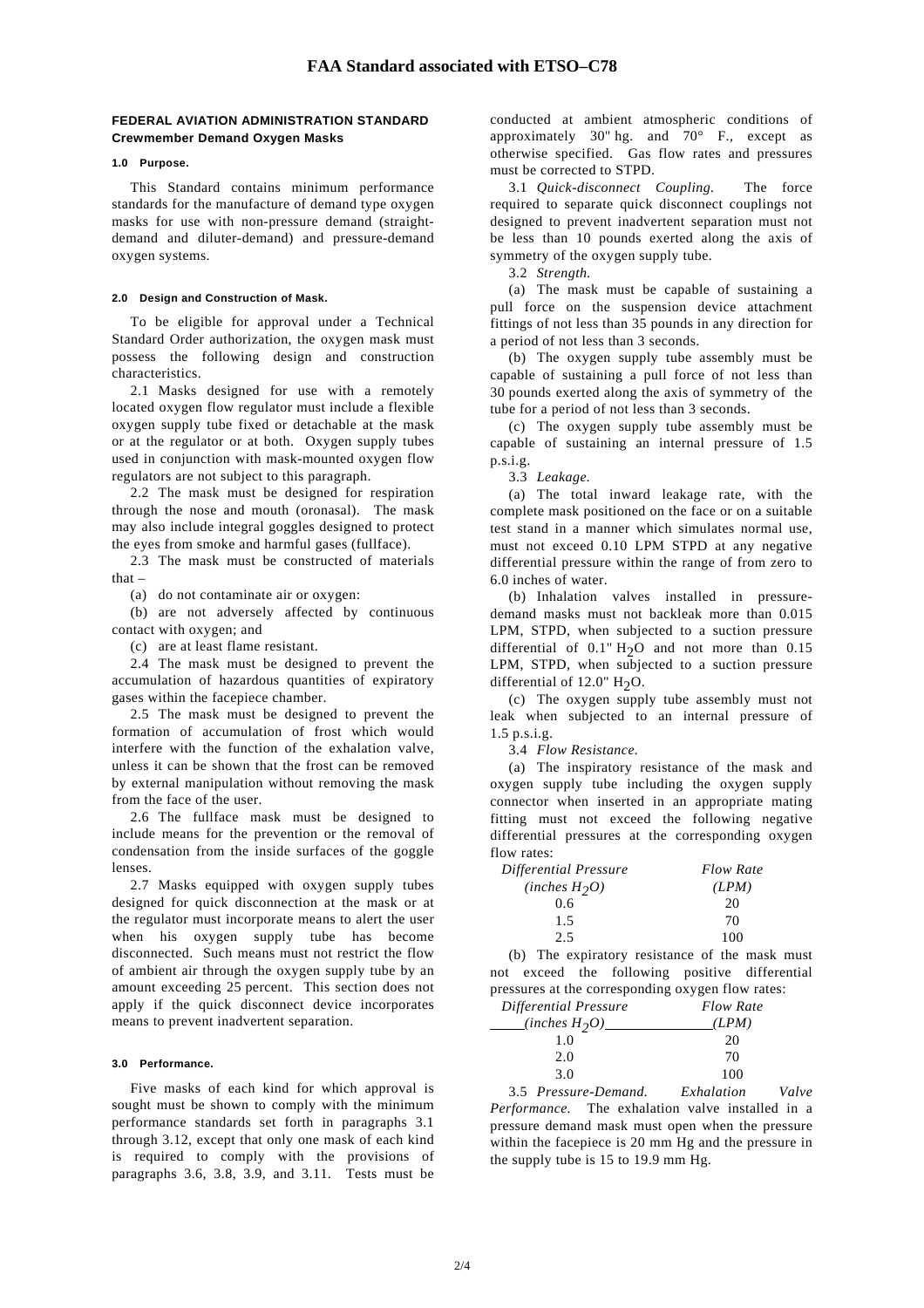3.6 *Vibration.* The flow of gases during the respiratory process must not cause vibration, flutter, or chatter which would interfere with the satisfactory operation of the mask.

 3.7 *Acceleration Load.* The exhalation valve must not inadvertently operate under a 3g load applied in any direction.

 3.8 *Extreme Temperature.* The mask must comply with paragraphs 3.3 through 3.5 in an ambient temperature of 70° F. within 15 minutes after being stored at a temperature of 160° F. for 12 hours, and within 15 minutes after being stored at 0° F. for 2 hours. The relative humidity during storage must vary from 5 to 95 percent. The mask facepiece must not be gummy or sticky and must provide a normal seal after the high temperature exposure.

3.9 *Low Temperature Test Delay*

 (a) The mask must function properly, without apparent delay, at a temperature of 70° F. after being stored at a temperature of 20° F. for not less than 2 hours.

 (b) The mask must function properly, without apparent delay, and continue for a period of not less than 15 minutes when tested at a temperature of 20° F. after being stored at a temperature of 70° F. for not less than 12 hours.

3.10 *Decompression.*

 (a) A mask not equipped with a pressure relief valve must not suffer damage and must comply with paragraphs 3.3 through 3.5 after being subjected to a decrease in ambient pressure from 12 p.s.i.a. to not less than 2.7 p.s.i.a. for a straight or diluter-demand kind, or to not less than 2.1 p.s.i.a. for a pressure demand kind, within a period of not more than 1 second. This decompression test must simulate the condition that could be imposed on a mask being worn by a crewmember during the specified decompression.

 (b) A mask equipped with a pressure relief value must be subjected to the decompression specified in subparagraph (a) of this section during which the pressure relief valve must open at a differential pressure of 17"  $H<sub>2</sub>O$  and must relieve the differential pressure to a value not exceeding  $16" H<sub>2</sub>O$  within 5 seconds. During the 5-second interval, the pressure differential must not exceed a value of  $20"$  H<sub>2</sub>O. The pressure relief valve must close at a differential pressure of  $14"$  H<sub>2</sub>O.

 3.11 Cycling. The mask must comply with paragraphs 3.3 through 3.5 after being subjected to the following simulated breathing schedule for a total of 50,000 cycles:

| Respiratory | Minute Flow Rate                                 | Volume, Tidal |
|-------------|--------------------------------------------------|---------------|
| Cycles      | LPM, STPD                                        | Liters        |
| 20,000      | 20                                               | 1.0           |
| 25,000      | 30                                               | 1.5           |
| 5,000       | 70                                               | 2.0           |
|             | $\lambda$ , and the state of the state $\lambda$ |               |

 A constant time interval must be maintained between respiratory cycles.

 3.12 *Microphone.* If the mask is designed to include a microphone, the installation of the microphone must not interfere with the operation of the mask.

#### **4.0 Quality Control.**

 4.1 *Production Tests.* Each mask must be shown to comply with the provisions of paragraph 3.3(a), total leakage.

 4.2 *Random Tests.* One mask must be selected at random from each lot and must be shown to comply with paragraph 3.1 through 3.12. The lot size must be selected by the applicant subject to the approval of the Federal Aviation Administration (see FAR § 37.5), on the basis of evaluation of the applicant's quality control systems (see  $\S 37.5$  (a) (3)).

#### **5.0 Maximum Environmental (Cabin) Altitude.**

 The minimum pressure to which the mask has been shown to decompress satisfactorily in accordance with paragraphs  $3.10(a)$  or (b) of this standard determines the maximum environmental altitude of the mask, except that it shall not exceed the value shown in the following table:

MAXIMUM ENVIRONMENTAL

| (CABIN) ALTITUDE | KIND OF MASK               |
|------------------|----------------------------|
| 40,000 feet      | STRAIGHT OR DILUTER-DEMAND |
| 45,000 feet      | PRESSURE-DEMAND            |

#### **6.0 Abbreviations and Definitions.**

| LPM         | Liters per minute.                               |
|-------------|--------------------------------------------------|
| <b>STPD</b> | Standard temperature and pressure,               |
|             | $\text{dry } (0^{\circ}C, 760 \text{ mm}$ . Hg.) |
| p.s.i.g.    | Pounds per square inch, gage.                    |
| p.s.i.a.    | Pounds per square inch, absolute.                |
| g           | Acceleration or gravity, 32.2 feet/              |
|             | $second2$ .                                      |
|             | Tidal volume Volume of air inspired per breath.  |